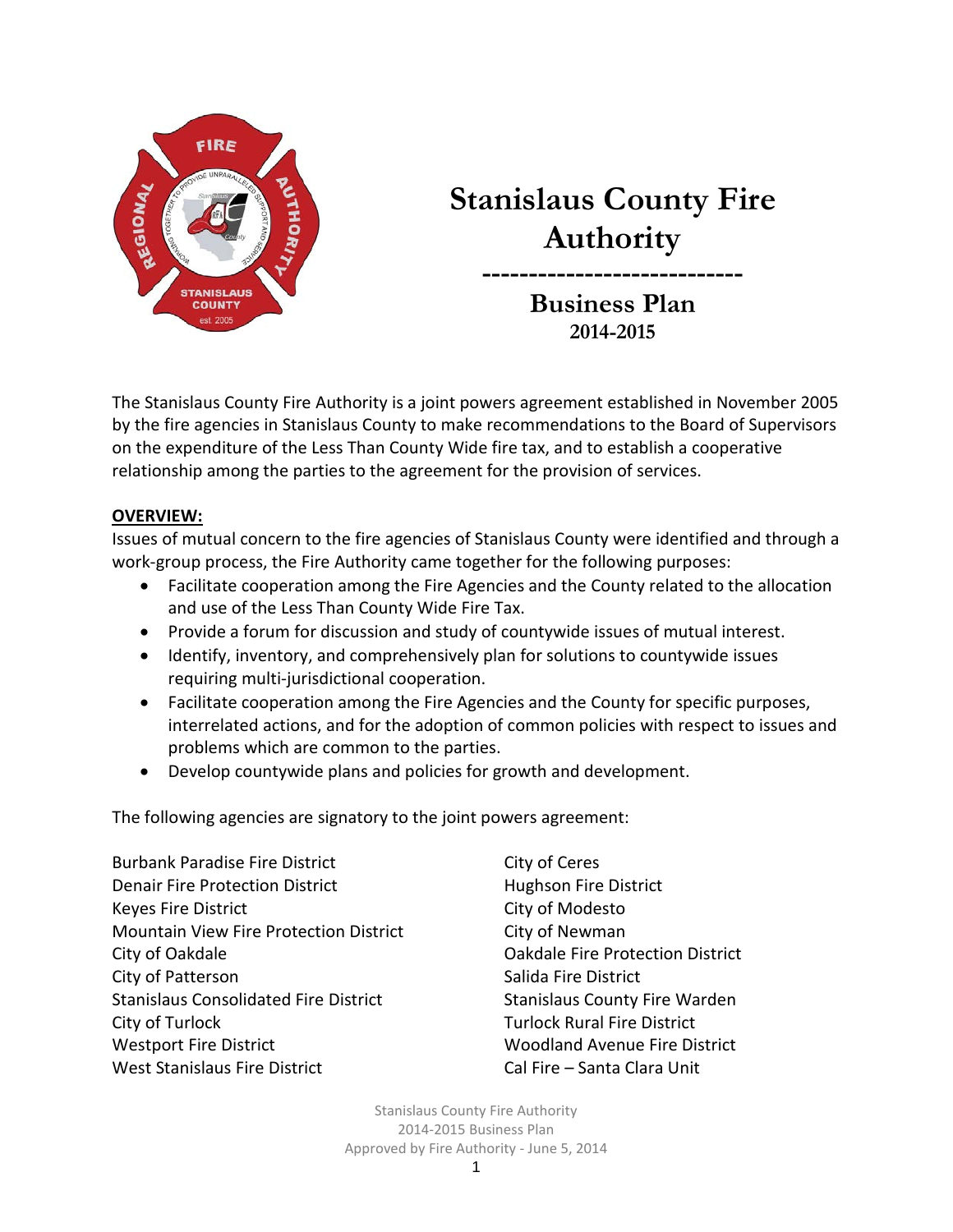The Stanislaus County Fire Authority Board is comprised of a representative from each fire agency listed above. Each individual agency adopted a resolution to approve the Joint Powers Agreement in order to participate. Each representative is entitled to one vote. As outlined in the Joint Powers Agreement, the Stanislaus County Fire Warden's Office is the administering agency. The Fire Authority may designate any representative of a member agency to serve as Chairman, Vice-Chairman and Secretary.

A quorum of at least one half of the member agencies is required for the Fire Authority to take action. A two-thirds majority of those members present are required to approve all fiscal matters, including the use of the Less Than County-Wide Fire Tax, but not including expenditures of less than \$500.

# **FIRE AUTHORITY GOALS:**

The following goals were adopted and reaffirmed by the Fire Authority membership:

- Ensure an open environment that provides respectful and professional responsiveness to our community and agency partners.
- Adopt integrated, collaborative, and multi-disciplinary planning to ensure that our community and agency partners are served in an equitable, efficient and effective manner.
- Provide the highest quality of fire, life safety and all risk support services through collaborative community and agency partnerships in the areas of fire prevention, fire investigation, fire communications, finance/administration, and training within available funding.
- Improve the stability and sustainability of revenue sources to support and enhance the fire, life safety and all risk services on a countywide basis.

# **STRATEGIC PLAN:**

The strategy of the Stanislaus County Fire Authority is to represent the interests of all member agencies by focusing on organizational goals of both the Fire Authority and individual agencies. The following strategies were reaffirmed by the membership:

- Expand and foster mutually beneficial relationships with internal and external fire agencies
- Enhance relationships between fire districts, cities, County agencies, and identified stakeholders
- Achieve a unified voice and strengthen the fire service to meet future challenges
- Be the spokesperson/organization for fire and emergency services countywide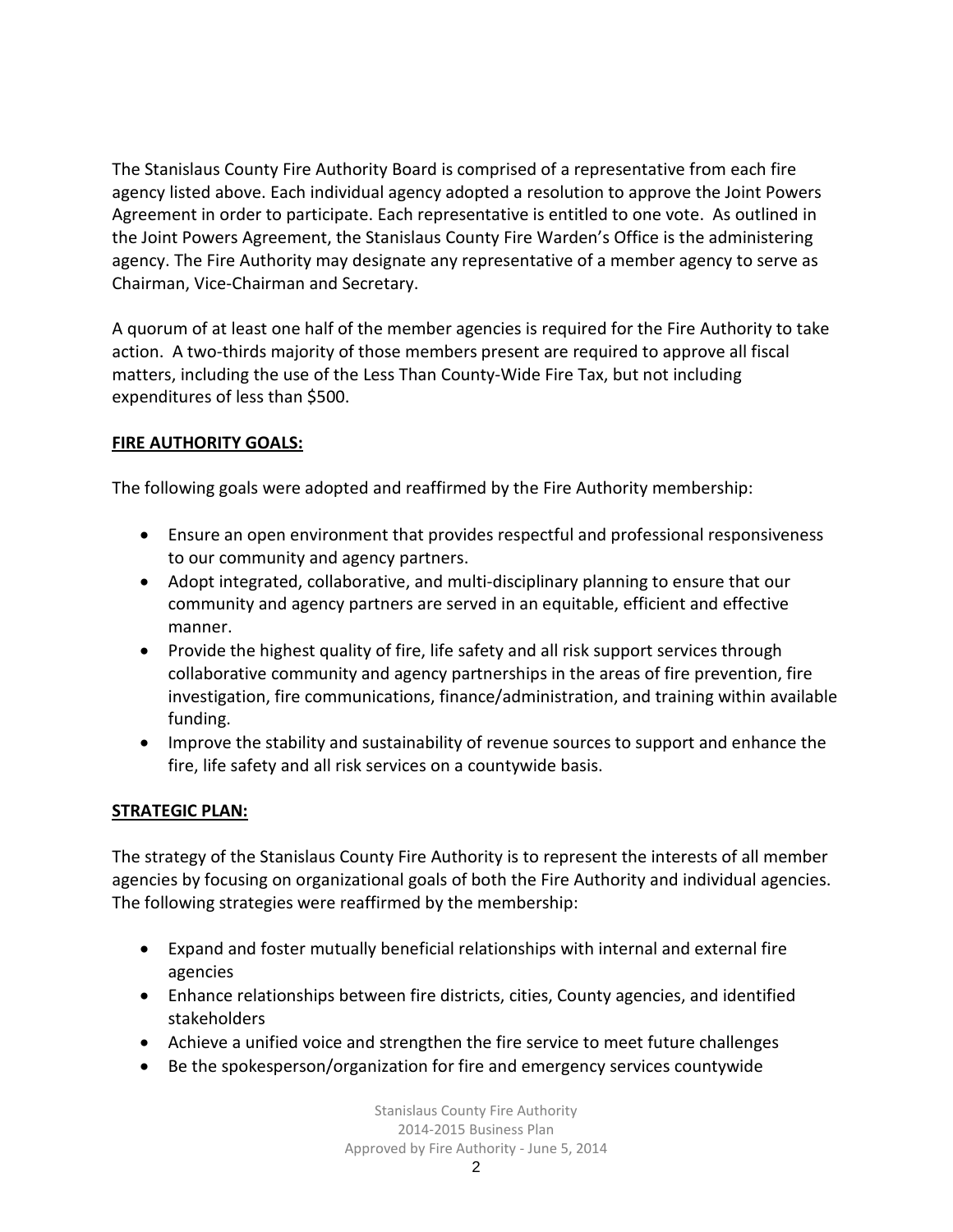- Provide strategic direction, leadership, and influence to coordinate professional standards
- Initiate and support efforts that assist in funding the fire service
- Improve financial stability of the existing programs and services
- Explore financial opportunities

# **ACTION PLAN:**

The action plans are defined in an effort to meet the adopted strategies stated above.

The following pages outline specific plans, based on the service priorities and expected funding, for the 2014/2015 fiscal year.

Funding for the Fire Authority's programs for the fiscal year 2014/2015 is dependent upon the projected Less Than County Wide Fire Tax, and projected fire prevention fees. With current economic conditions and the uncertainty of property tax revenues, it has been necessary over the past several years for the Fire Authority to re-evaluate service levels.

On an annual basis, the Fire Authority identifies service priorities, performance expectations and funding allocations for those services identified as critical to the fire agencies in Stanislaus County. Then, based on available funding, the group targets achievable service levels. During the process, there are services that have been identified as desirable, but funding constraints do not allow for those services.

It is the intent and purpose of the Fire Authority to achieve the most efficient and effective use of the Less Than County Wide Tax revenues, and to seek partnerships to advance our ability to provide fire and emergency services in Stanislaus County.

It has been the goal of the Fire Authority to provide services commensurate with funding levels. Adjustments are based on available funding and agreed to by the service providers to ensure a sustainable program.

During the 2014-2015 fiscal year, the Stanislaus County Fire Authority will continue to hold quarterly meetings for updates on services provided. Regular sub-committee meetings to address issues specific to each service are held on a regular basis or as requested.

In May of 2014 the leadership of the Fire Authority met with each fire agency and discussed existing programs and expectations. The input received indicated that training was highly desired as an additional program, if funding became available. It was further suggested that the Less Than County-Wide Fire Tax be used to pay the county fire agencies' share of the Regional Fire Training Center agreement.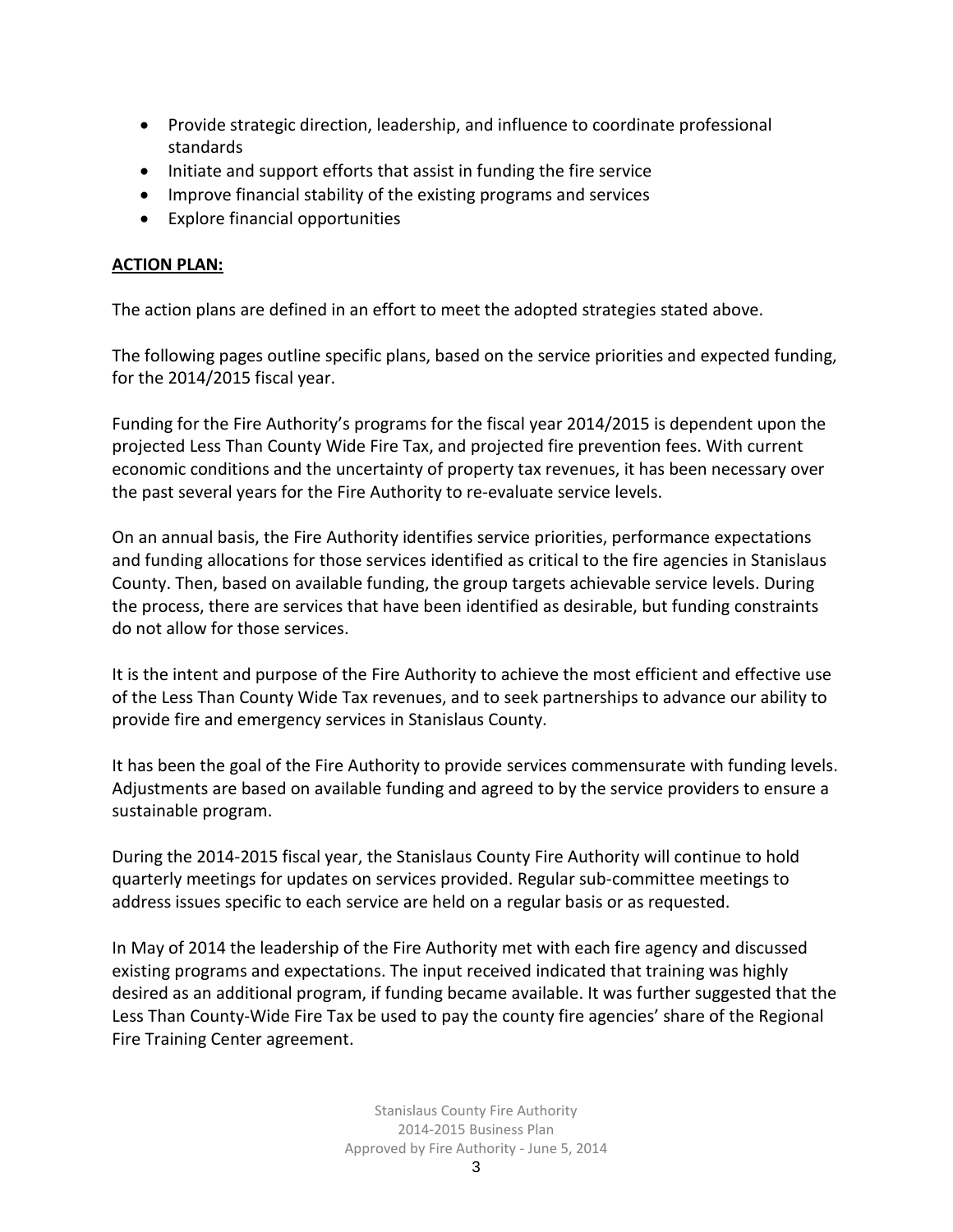Approval of this Business Plan is occurring less than 30 days prior to the start of Fiscal Year 14/15, so there has been limited time to research and recommend major program changes. Therefore, specific plans for fire prevention, fire investigation, administration/finance and communications remain consistent with the prior year's plan. Additionally, beginning on July 1, 2014 a transitional period will occur as the responsibility and oversight for services is returned to the Stanislaus County Fire Warden's Office. Over the next six months Fire Authority leadership will seek options and prepare to make future recommendations of prioritized services and expectations.

It has been recommended that the Fire Authority consider future service level and expectation revisions in January instead of in June of each year. This will allow for program changes to occur at the start of a fiscal year, July  $1<sup>st</sup>$ , after approval from the Fire Authority is obtained at midyear.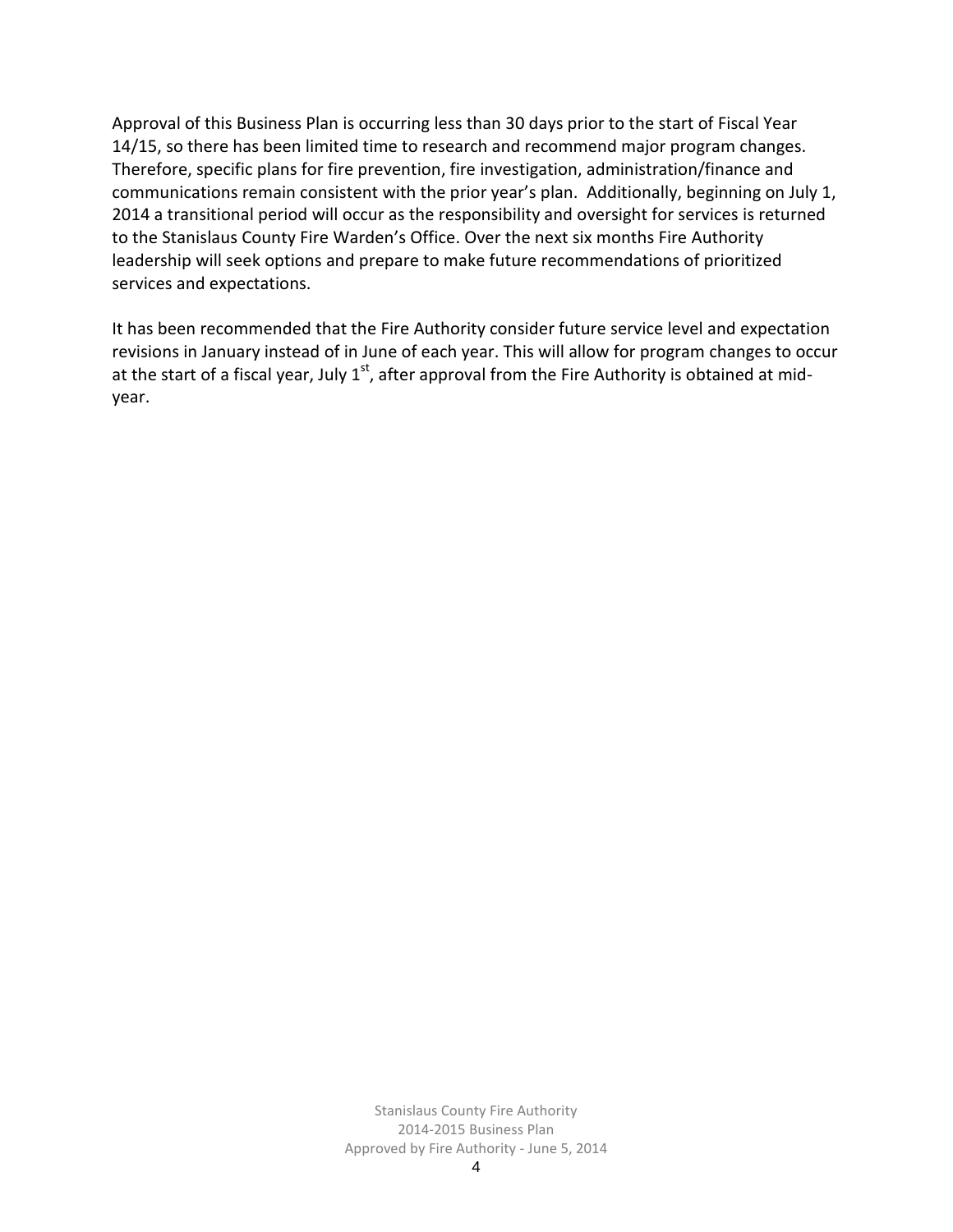# **FINANCE & ADMINISTRATIVE SUPPORT SERVICES**

### **Funding \$175,900**

In 2014-2015, Finance & Administrative Support will continue to be administered through the County Fire Wardens Office and manage the Less Than Countywide Fire Tax budget. This service coordinates the meetings, agendas, required filings; distributes reports provided by the service providers to all of the participating agencies; addresses issues affecting the fire districts; and seeks opportunities to provide for regional solutions to common challenges. Support for the Fire and Rescue Operational Area Coordinator is provided through this program, which allows assistance to individual agencies as well as the mutual aid system as a whole. Maintenance for equipment purchased by the County and used regionally such as the mobile air unit and the fire mobile command post are funded through the Support Services budget, as are all cost of administering the property taxes for this fund.

The programs priorities are to:

- Administer the budget within the County guidelines and processes and report to the Fire Authority
- Provide administrative support to the Fire Authority with agendas, board reports, minutes, conflict of interest statements, and information updates on Fire Warden website
- Administer MDC and Fire RMS programs including billing of participating agencies and processing of all related maintenance contracts and invoices
- Assist fire agencies with financial information, human resources, and administrative issues as requested
- Continue to seek opportunities to fund regional equipment
- Ensure that Fire Authority members are updated through annual report, business plan, and budget documents
- Communicate with county CEO staff and Board of Supervisors regarding the goals, priorities, needs and expectations of the Fire Authority
- Provide support to the Fire and Rescue Operational Area Coordinator
- Administer special projects to support the fire service in Stanislaus County
- Coordinate quarterly meetings to address mutual concerns and issues
- Research options and make recommendations for a cooperative purchasing program
- Seek options to take advantage in regional grants that will support and enhance the fire service within Stanislaus County.

Stanislaus County Fire Authority 2014-2015 Business Plan Approved by Fire Authority - June 5, 2014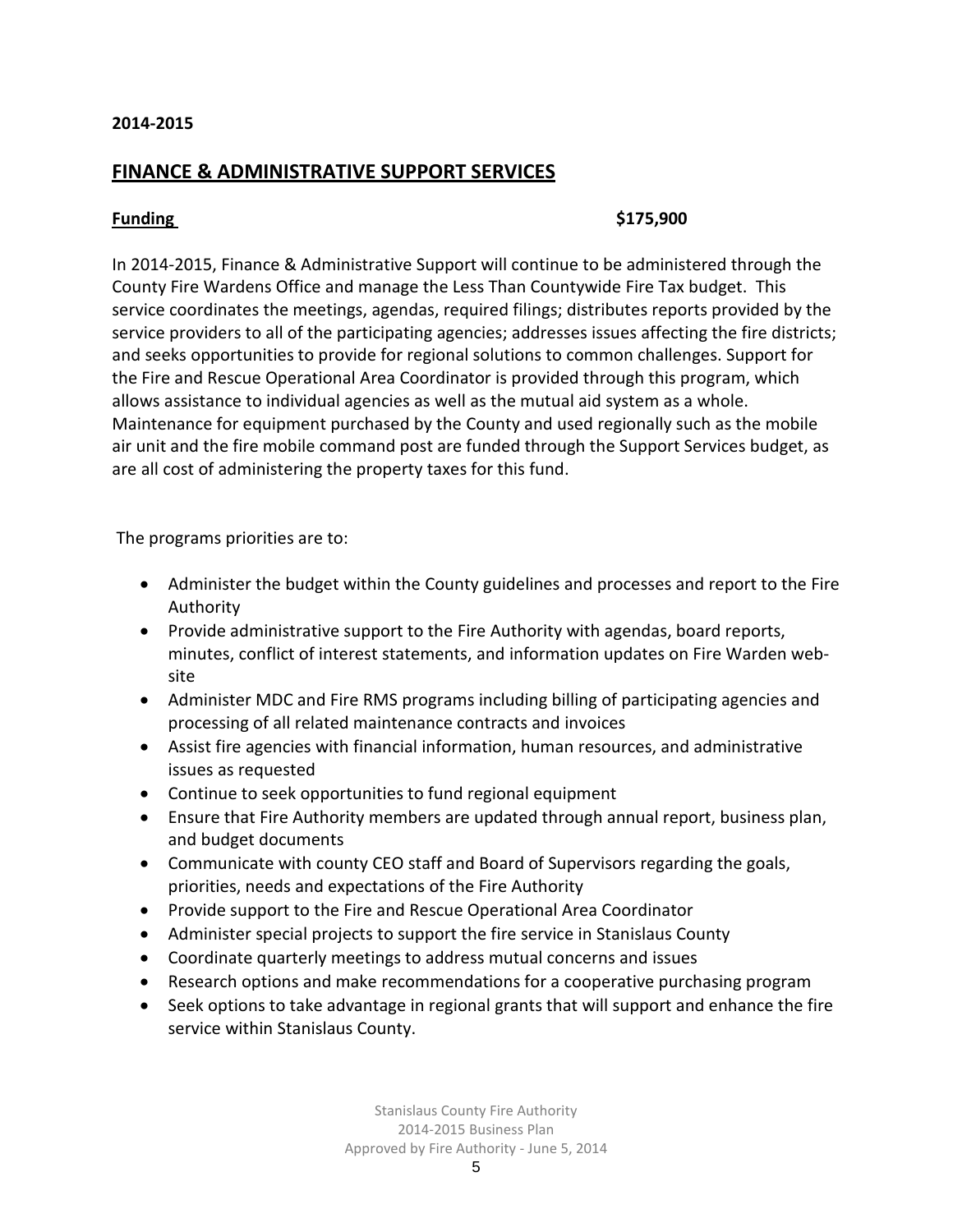# **FIRE TECHNOLOGY & COMMUNICATIONS SERVICES**

### **Funding \$150,000**

Fire Technology & Communications Services will continue to assist fire agencies throughout Stanislaus County in 2014-2015 by supporting and enhancing the many systems that provide critical communications capabilities through the County Fire Wardens Office. The service will continue to focus on programs that are identified by the fire agencies within Stanislaus County. During the time this program has been functioning, it has become very apparent that there are demands well beyond what staff can provide. As a result of increased demands to support infrastructure, radio, mobile data computer, CAD, and specific agency requests, personnel will be seeking opportunities to collaborate and achieve further efficiencies. During the 2014-2015 year, the following services will continue to be provided:

- Represent fire agencies on SR911 technical issues
- Lead the Countywide Communications Advisory Committee (CAC)
- SR911 fire service representative for CAD
- Represent the fire service in Geographic Information Systems (GIS) map development for Stanislaus County.
- Represent Stanislaus County fire agencies in statewide communications groups (CALSIEC, Bay Area Radio Users Group- BAYFROG, and Statewide COMT and Capital Bay Planning Area)
- Represent the fire service as the lead of the regional mobile data computer project
- Continue to work towards establishing radio interoperability within Stanislaus County
- Assist fire agencies with grant writing for their communications needs
- Annually provide updated radio frequency loads for specific mobiles and portables
- Monitor technology trends and recommend system improvements
- Provide recommendations for standardized radio equipment
- Recommend IT systems countywide
- Provide administration and technical support for the regional records management system (RMS)
- Coordinate dispatch center to dispatch center training and communications
- Manage and support NetMotion and RMS servers for regional systems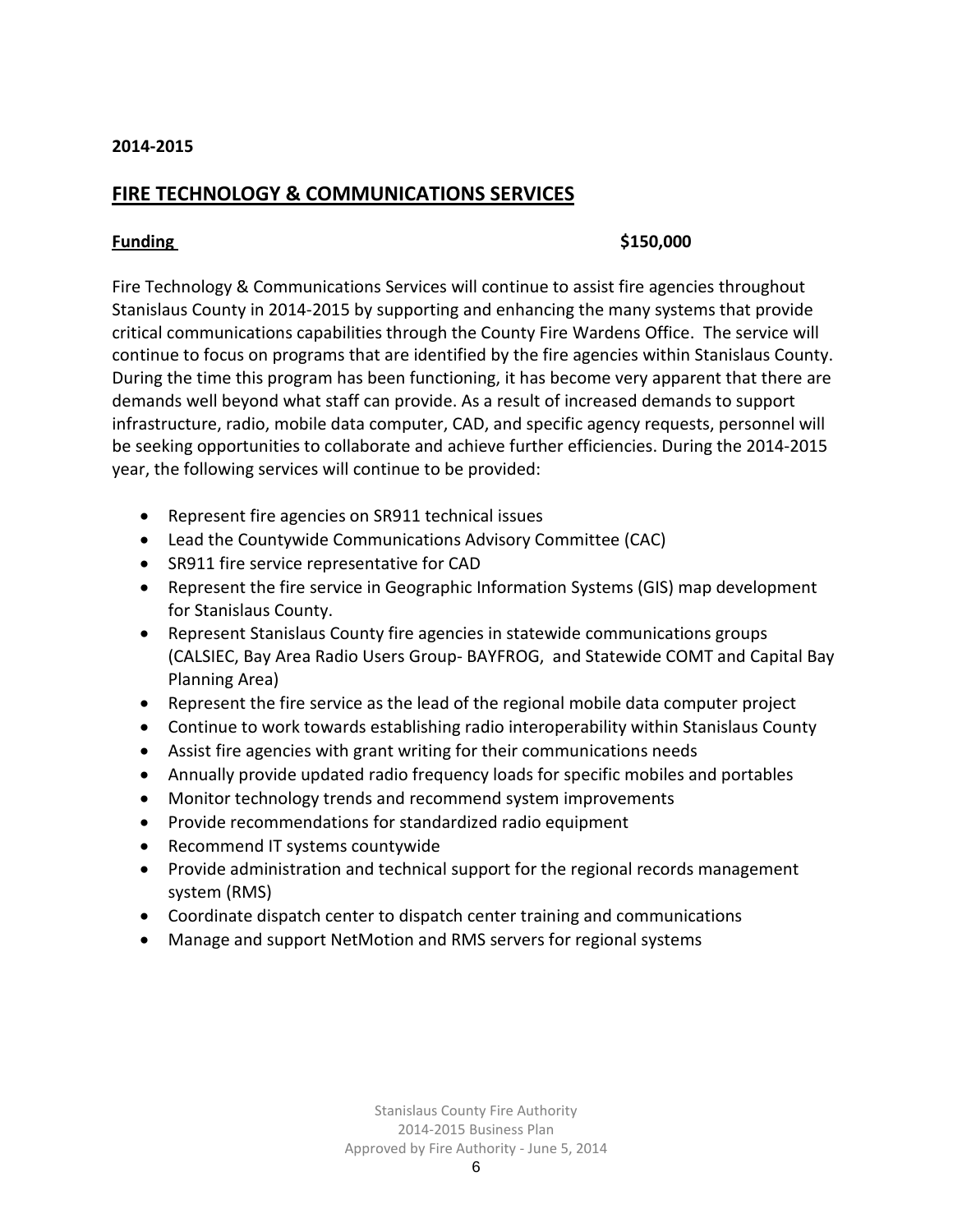# **FIRE INVESTIGATION SERVICES**

### **Funding \$330,000**

Fire Investigation Services will be provided in 2014-2015 through the Modesto Fire Department, covering the needs and requests of all agencies within Stanislaus County. Continued coordination with law enforcement and the District Attorney's office will remain a priority. During the 2014-2015 year, the following services will continue to be provided:

- Determine origin and cause of fires in compliance with NFPA 921 guidelines.
- Provide documentation and assistance to law enforcement agencies for follow up of criminal fire investigations.
- Provide documentation and assistance to District Attorney's office regarding criminal fire investigations.
- Provide documentation and assistance to private fire investigators and insurance industry representatives regarding civil fire investigations.
- Establish and deliver an effective training program for chief and company officers throughout the County to conduct preliminary fire investigations and initial origin and cause determinations following NFPA 921 guidelines.
- Establish effective lines of communications with partner agencies to promote information sharing.
- Provide training for fire investigation staff to increase their skills and proficiency in the field of fire investigation.
- Provide a quarterly report to the Fire Authority that outlines the number of fires investigated, case status, dollar loss, and number of arrests by jurisdiction.
- Actively participate in the Stanislaus County Arson Task Force.
- Facilitate regular meetings for all county fire agencies to discuss issues and concerns related to fire investigations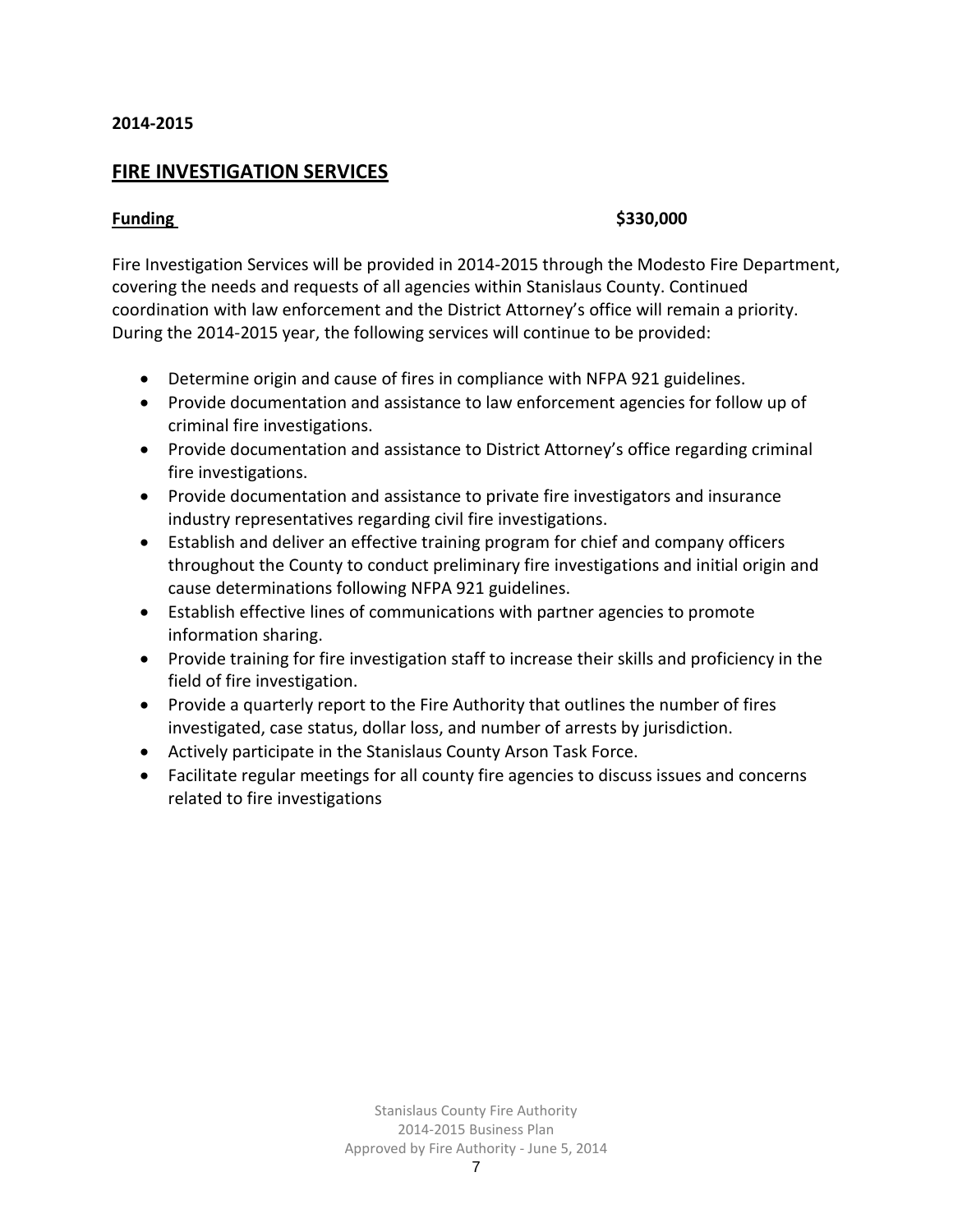# **FIRE PREVENTION SERVICES**

### **Funding \$535,000**

In 2014-2015 Fire Prevention Services will support fire agencies within Stanislaus County through the County Fire Wardens Office. The services provided will continue to be at the basic level, as was originally proposed for fire prevention. This funding will allow the following objectives to be addressed:

- Continue cooperation and communications between the Fire Marshal and Fire Districts regarding impacts of new development projects
- Participate in the environmental review committee
- Provide plan review
- Provide services to support the one-stop shop program at the county offices
- Maintain state mandated inspection program
- Assist in target hazard and business inspection programs
- Continuously evaluate local fire and life safety codes and ordinances as they apply to current and proposed projects
- Active involvement in the code hearing process to ensure that Stanislaus County fire agencies may have input in the next code adoption cycle
- Continue with cooperative vegetation/ force clean program with the districts
- Continue the use of the fire records management system for enhanced reporting processes and fee tracking
- Continue training program to increase knowledge and proficiency of Fire Prevention **Specialists**
- Enhance partnerships with business community, groups and county departments
- Analyze fire prevention fees for cost recovery data
- Maintain the countywide rural water supply recommendation except for SRA
- Facilitate regular meetings for all county fire agencies to discuss issues and concerns related to fire prevention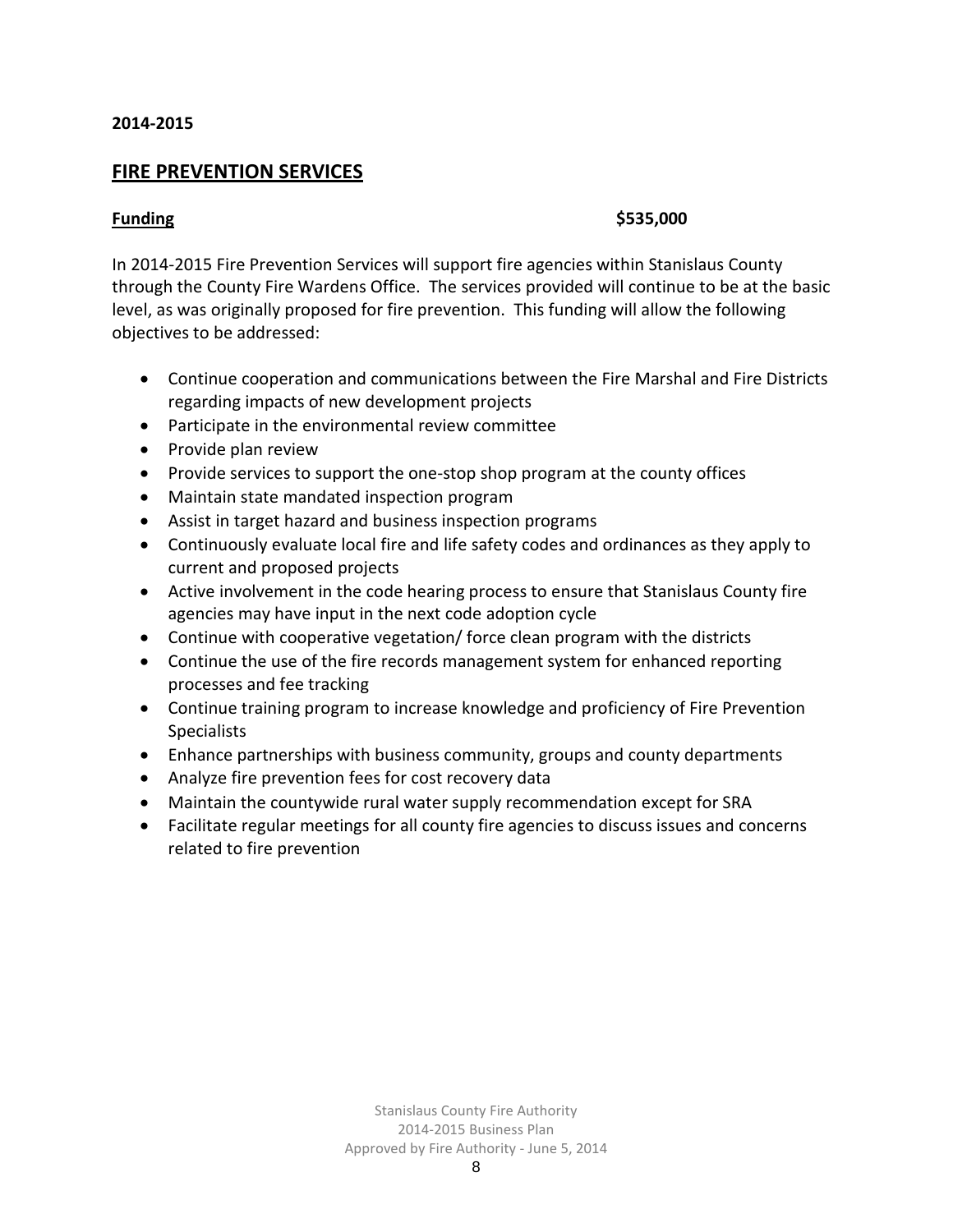# **TRAINING PROGRAM**

### **Funding \$53,000**

A Training Program has been proposed in Fiscal Year 2014-2015. Many of the fire agencies in the county have been signatory to the Regional Fire Training Center (RFTC) agreement through a sub-contract for the past 20 years. Each fire agency within Stanislaus County routinely participates in programs, meetings and class extensions offered through the RFTC. Modesto Junior College (MJC) has prioritized the fire service program and is anticipating some new programs. In the future, agencies that are signatory to the RFTC agreement will become eligible for reimbursement back to the individual fire agencies. In the past the county fire agencies' portion of the RFTC agreement was paid individually by each signatory agency. With the approval to use Less Than County-Wide dollars to fund the county fire agency portion of the contract, each agency will not need to individually budget for reimbursement. Listed below are goals outlined by MJC.

### **Regional Fire Training Center**

3 Year Center Vision and Targets

### Training and Education Targets by the MJC Regional Fire Training Center

- 1. GOAL 1:
	- a. Maintain the delivery of MJC Fire Academies
	- b. Offer courses in support of the Fire Science Certificate and A.S. Degree
	- c. Offer courses to support the Emergency Medical Services
- 2. GOAL 2:
	- a. Offer an active schedule of California State Fire Marshal approved classes
	- b. Enhance Distance Education Capabilities (i.e. online and hybrid courses)
	- c. Expand Fee Based classes offered by the RFTC and Community Education
- 3. GOAL 3:
	- a. Expand Safety Training Venue for Community & Local Industries (i.e. Manufacturing OSHA Training, OES – CIMS/NIMS/IES, etc.)
- 4. GOAL 4:
	- a. Organize a Fire Science Safety Conference
- 5. GOAL 5:
	- a. Improve Priority Registration for Employees of JPA Fire Authority Members seeking to complete their Associate Degree
- 6. GOAL 6:
	- a. Update Lecture Rooms with Smart Classroom Technology
	- b. Repair Simulator to Working Conditions

Stanislaus County Fire Authority 2014-2015 Business Plan Approved by Fire Authority - June 5, 2014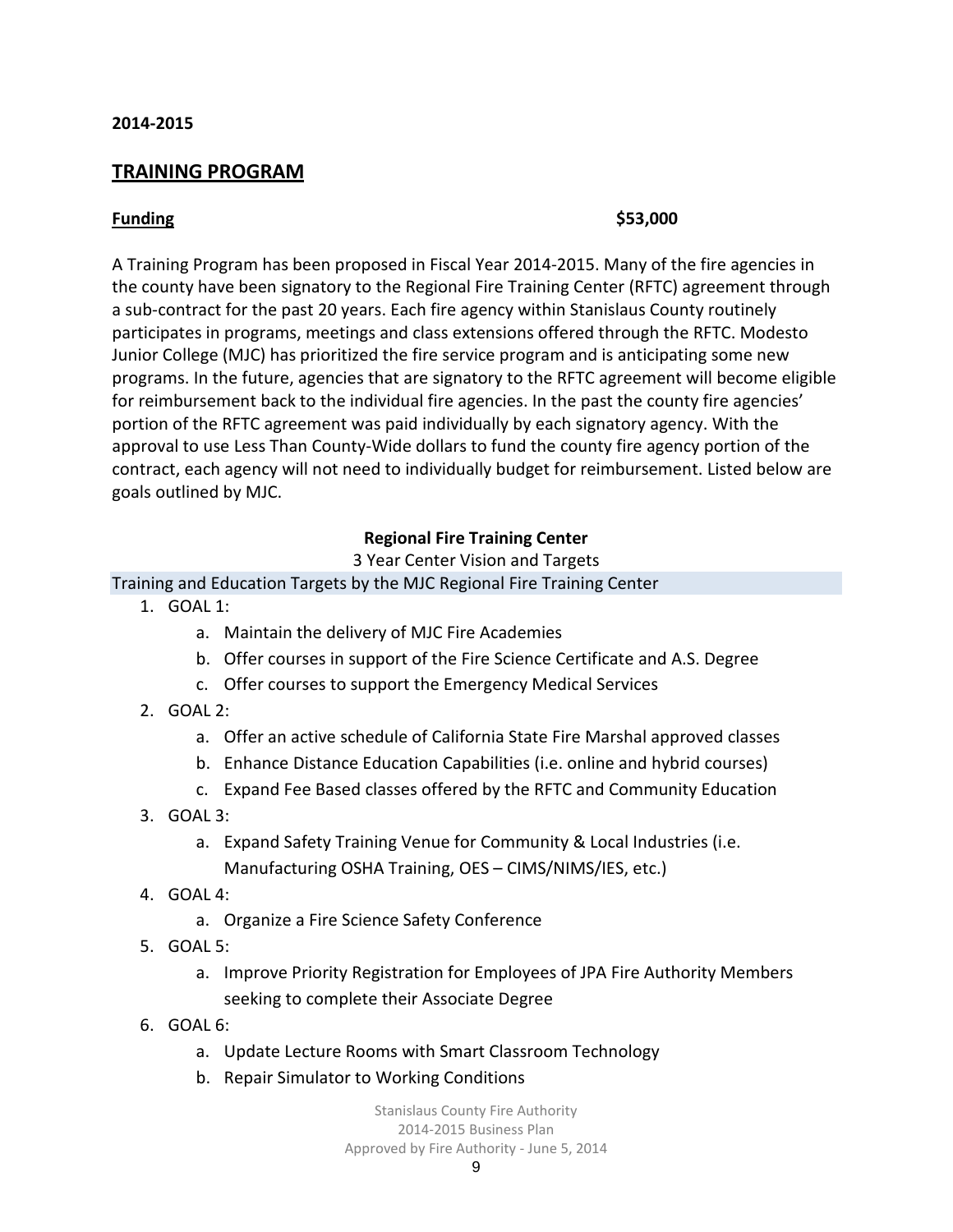# Stanislaus County Fire Authority Budget Narrative June 2014

The following budget projection worksheet projects revenues and expenses for 2014-2015

At the time the Fire Authority was formed, the County Fire Service Fund, through property taxes, had experienced significant growth on an annual basis for several years. The last five years have seen an overall reduction to property taxes and the services that are provided though this funding. This year a 4% increase is projected.

In past years the Fire Authority members have stated that the services provided must be commensurate with the revenues received. The 2014-2015 Budget has achieved that objective.

Over the next year the priorities identified by the membership, and services being provided will continue to be evaluated.